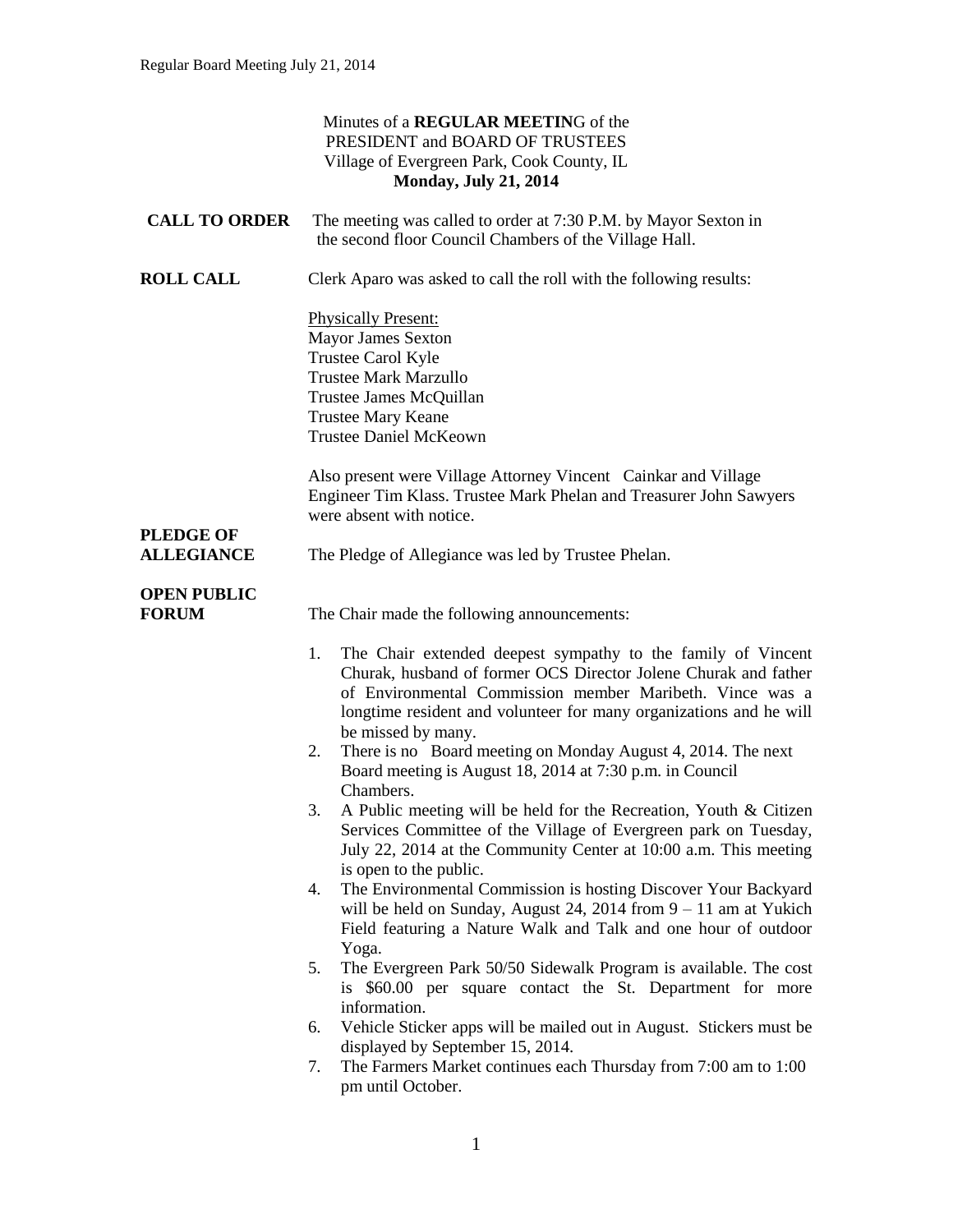- 8. The Chair invited everyone to attend the grand opening of the 91<sup>st</sup>  $\&$ California Park on Thursday, July 31, 2014 from 5:00 to 7 00 p.m. The park includes disc golf, a golf driving range and the long awaited Happy Bark Dog Park. The Evergreen Meijer's foods will provide hot dogs and pop for all attendees.
- 9. Update: Water meter program of the 7000 total meters there are still 322 homes and businesses that have meters in need of replacement. Trustee Marzullo asked the Chair to clarify the rumors he read on social media regarding the Village throwing away old meters. Mr. Knieps of the Water Department responded approximately \$ 49,000 has been returned to the Village for the old scrapped meters.

# **OPEN PUBLIC**

**AUDIENCE** Mr. Steve Duffy, 8800 Block of California thanked the Mayor, the Board, the Fire Department and the residents for their help in the \$21,000 raised during the recent Relay for Life for the American Cancer Society. The Chair thanked Steve Duffy and his wife and their committee for their commitment to the cause and to this fundraising event. The audience gave Mr. Duffy a hearty round of applause.

> Mrs. Anne Putlak, 9500 Block of Harding, stated she received a notice the street would be closed. She questioned if the sewer on her block would be replaced due to standing water issues. Public Works Director Lorenz responded the curb and gutters are being removed and the new pitch to the east side will alleviate the water issues.

> Ms. Diane Rice, 9500 Block of Harding, thanked the Mayor for listening to her concerns regarding the new Walgreens. She requested the fence be curved due to her neighbor, Mr. Wright having difficulty seeing when he pulls out of his driveway. The Chair stated Mr. Lorenz spoke to Mr. Wright today and it is being done. She also asked if the fence can be setback a few feet and then added she dislikes the color and it is like a slab of salmon. The Chair noted the color and the placement cannot be changed.

> The Chair asked for everyone in the area of the new Walgreens development to wait until the project is completed. He objected to the tone of recent emails which questioned his integrity. He noted there was a mistake by the contractor and the fence height has been corrected to 8 feet. He assured the residents he will stand by his promise and landscaping, street and sewer issues will all be resolved.

> Mr. Chris Trzeciak, 9100 Block of Trumbull asked about two properties Geiss and Crossen monument cutters at  $91^{st}$  & Kedzie and  $91^{st}$  & Spaulding stone cutting business properties. The Chair noted a new owner is developing the  $91<sup>st</sup>$  & Kedzie property and obtained it from a tax sale. The Village has been maintaining the Spaulding property and it will be liened when the sale occurs.

**REGULAR AGENDA**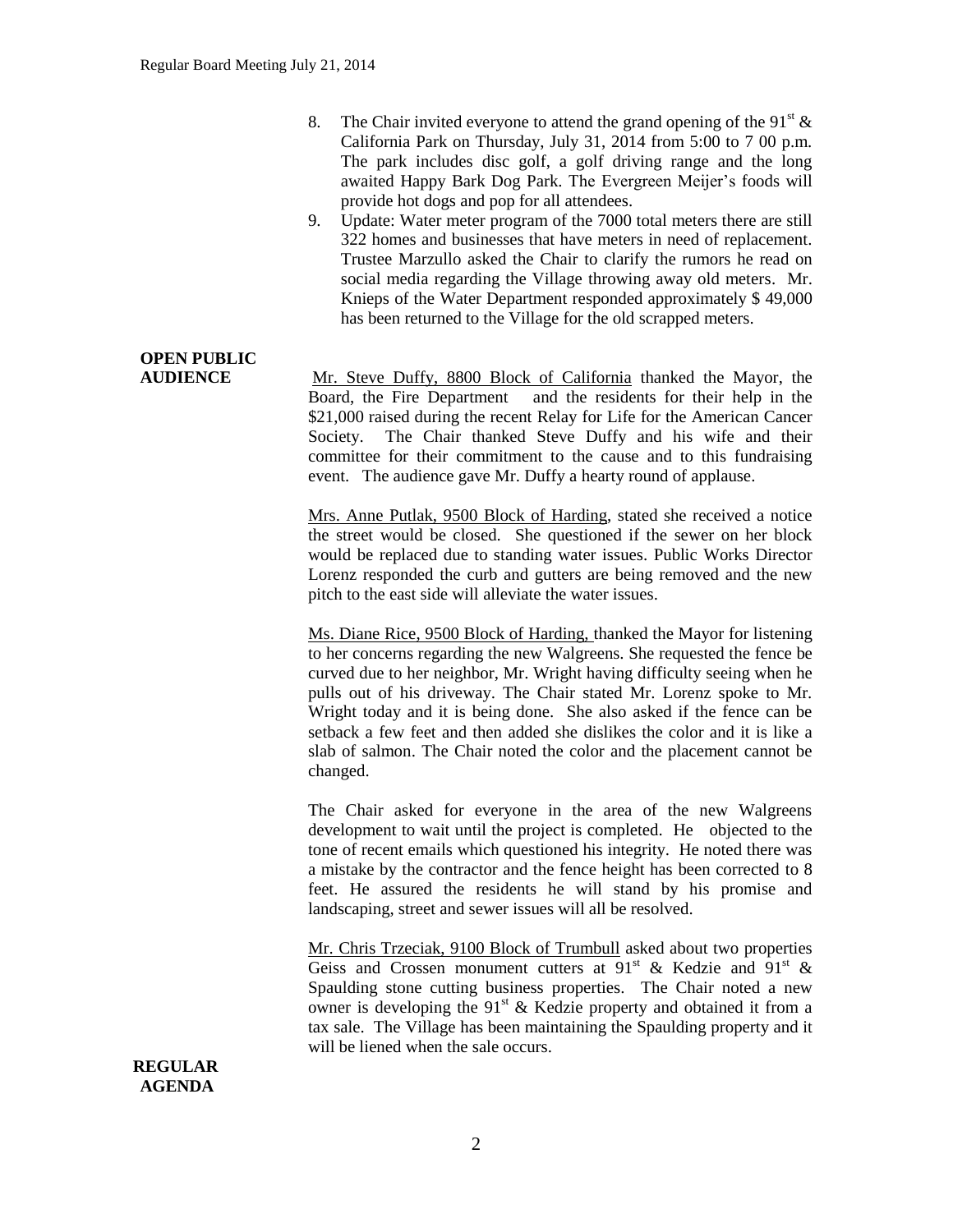Motion by Trustee Kyle second by Trustee McQuillan to waive the reading of the minutes of the July 7, 2014 Regular Board Meeting of the President and Board of Trustees as presented and passed by unanimous voice vote and so ordered by the Chair.

## **RESOLUTION**

**NO. 18-2014** Motion by Trustee McKeown second by Trustee Marzullo, to approve **Resolution NO. 18-2014** with expenditures of the General Corporate Fund of \$ 285,933.46 and the Sewer and Water Fund in the amount of \$ 219,489.80 and the 95<sup>th</sup> St. TIF Fund, \$ 63,092.79 and the Capital Improvement Fund \$11,841.31 and the Street Bond Fund, \$23,750.00 for a total of \$ 604,107.36. Upon roll call, voting YES: Trustees Kyle, Marzullo, McQuillan, Keane, and McKeown voting NO: NONE. The motion was passed and so ordered by the Chair.

### **ZONING BOARD**

**MINUTES** Motion by Trustee McQuillan second by Trustee Kyle **to deny** the recommendation/ and approve the minutes of the July 8, 2014 meeting of the Zoning Board to allow reduced parking from 36 to 18 spaces at 2637-2641 W. 95<sup>th</sup> Street. The Chair noted this was the former Casual Male property where the roof collapsed and the space was demolished. The Sherwin Willams paint store is still standing. Mr. Barry Schaine, owner of the building displayed a drawing of the proposed building with a Bedding Experts replacing the Casual Male space.

> Mr. Schaine stated his family has been in Evergreen Park for over 50 years with Art's Men's Store and the Men's Shop in the Plaza and this building after they retired. He stated the building will not be any bigger than it was with the former Casual Male spot.

> A discussion took place regarding the loss of five to six front parking spaces on 95<sup>th</sup> Street due to the traffic light at the new Mariano's. Also discussed were the different hours of operation. The paint store opens at 7 a.m. and the bedding store opens later with a small likelihood of customers shopping at both stores at critical times. The traffic congestion, deliveries for the stores and the lack of adequate parking were also discussed. Upon roll call, voting YES to Deny: Trustees Kyle, Marzullo, McQuillan, Keane, and voting NO: Trustee McKeown. The motion was passed and so ordered by the Chair.

## **BUSINESS**

**CERTIFICATES** Motion by Trustee Kyle second by Trustee McQuillan to approve the business license application for **WOORI TAEKWONDO, Hapido Academy Corp.** To conduct a martial arts school located at 3601 W. 95<sup>th</sup> Street. Trustees McQuillan, Keane, McKeown, Kyle and Marzullo; voting NO: NONE. The motion was passed and so ordered by the Chair.

> Motion by Trustee McKeown second by Trustee Marzullo to approve the application for **MVC CONSTRUCTION** to operate an office for Construction Company located at 9318 S. Kedzie Avenue Suite #3. Upon roll call, voting YES: Trustees Keane, McKeown, Kyle, Marzullo and McQuillan; voting NO: NONE. The motion was passed and so ordered by the Chair.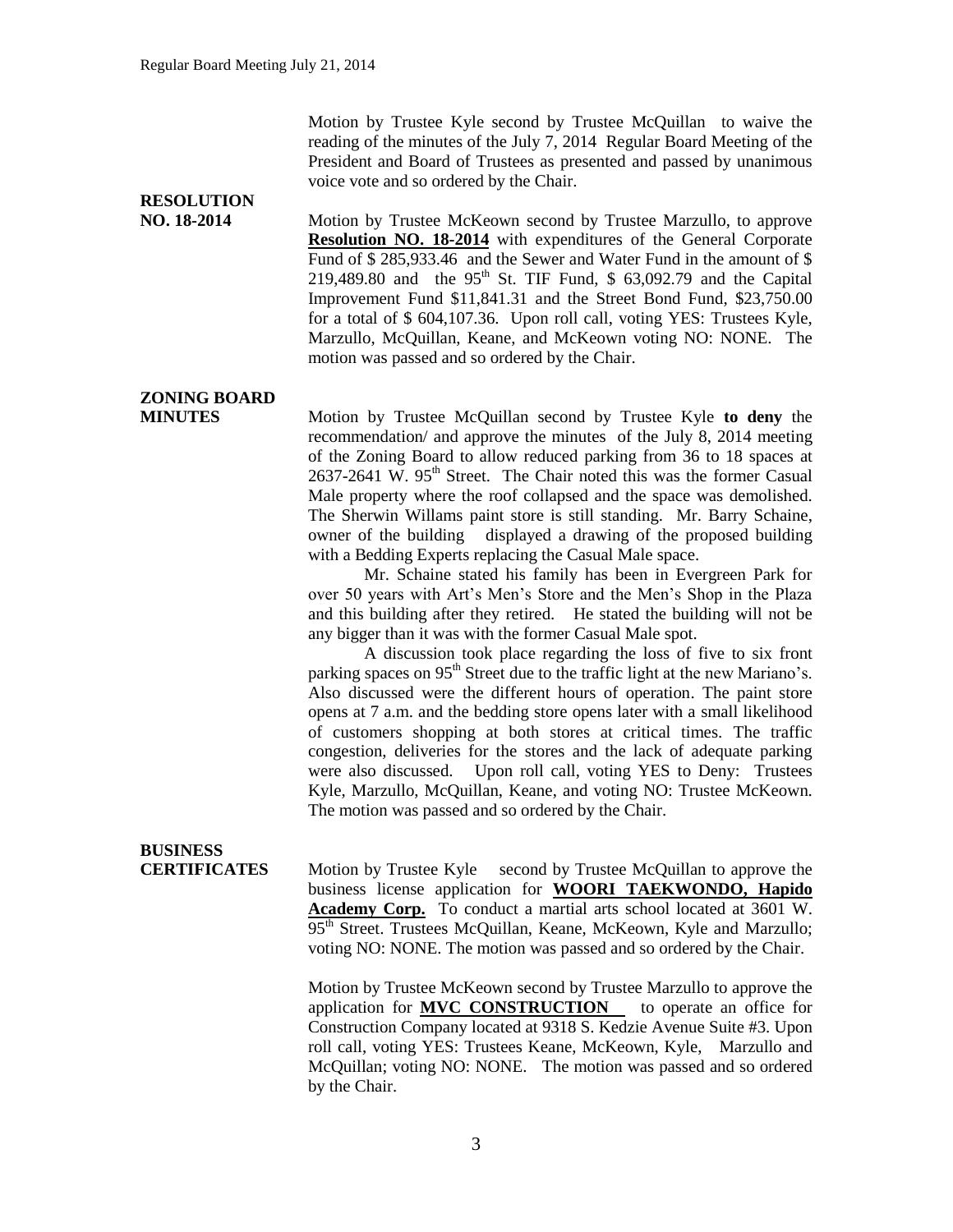The Chair allowed Mr. Arnold Boron owner of the  $2637-41$  W.  $95<sup>th</sup>$ Street to speak from the audience regarding the Zoning variation vote. Mr. Boron stated this denial puts him and his family in a bind as far as paying taxes on the property and leaves them with one functional store and a concrete slab. He asked the Board to reconsider their vote tonight. The Chair responded he allowed Mr. Boron to speak but this is not the time or place to ask for a reconsidered vote. Mr. Boron and the petitioners left the audience and Council Chambers.

### **ORDINANCE**

**NO. 13-2014** Motion by Trustee McQuillan second by Trustee McKeown approve **Ordinance No. 13-2014 " AN ORDINANCE OF THE VILLAGE OF EVERGREEN PARK APPROVING A REAL ESTATE SALE CONTRACT WITH STANLEY RYGULA FOR THE PROPERTY AT 9808 SOUTH CALIFORNIA AVENUE, EVERGREEN PARK, ILLINOIS."** Upon roll call, voting YES: Trustees McKeown, Kyle, Marzullo, McQuillan and Keane; voting NO: NONE. The motion was passed and so ordered by the Chair.

### **ORDINANCE**

**NO. 14-2014** Motion by Trustee Kyle second by Trustee Keane to approve **Ordinance No. 14-2014** " **AN ORDINANCE OF THE VILLAGE OF EVERGREEN PARK APPROVING A FIRST AMENDMENT TO ECONOMIC DEVELOPMENT AGREEMENT (MARIANO'S FRESH MARKET) BETWEEN THE VILLAGE OF EVERGREEN PARK AND 95TH & WESTERN, LLC FOR A GROCERY STORE DEVELOPMENT AT 2601 WEST 95TH STREET, EVERGREEN PARK, ILLINOIS.**" The Chair noted due to weather there has been a change in the completion date to March 31, 2015. The building being constructed is a Pet Smart which should open November of 2014 and is not the main Mariano's building. Upon roll call, voting YES: Trustees Kyle, Marzullo, McQuillan, Keane and McKeown; voting NO: NONE. The motion was passed and so ordered by the Chair.

#### **EPPD VACANCY/ NEW HIRES**

Motion by Trustee Marzullo second by Trustee McQuillan to approve the Police Chief's request to declare four (4) vacancies in the Evergreen Park Police Department and hire (4) from the new July 18, 2014 Probationary Patrol Officer Eligibility List. The retiring officers are Axel Schulz, Deborah Siefried, Greg Johnson and James Whelan. The Chair asked Police Chief Saunders to convey his regards and thanks to the officers for many years of service to the Village and its residents. Upon roll call, voting YES: Trustees Marzullo, McQuillan, Keane, McKeown and Kyle; voting NO: NONE. The motion was passed and so ordered by the Chair.

**EPPD**

**VEHICLE** Motion by Trustee McKeown second by Trustee Marzullo to approve the Police Chief's request to sell a 2010 Dodge Charger from the Evergreen Park Police Department. Upon roll call, voting YES: Trustees McQuillan, Keane, McKeown, Kyle and Marzullo; voting NO: NONE. The motion was passed and so ordered by the Chair.